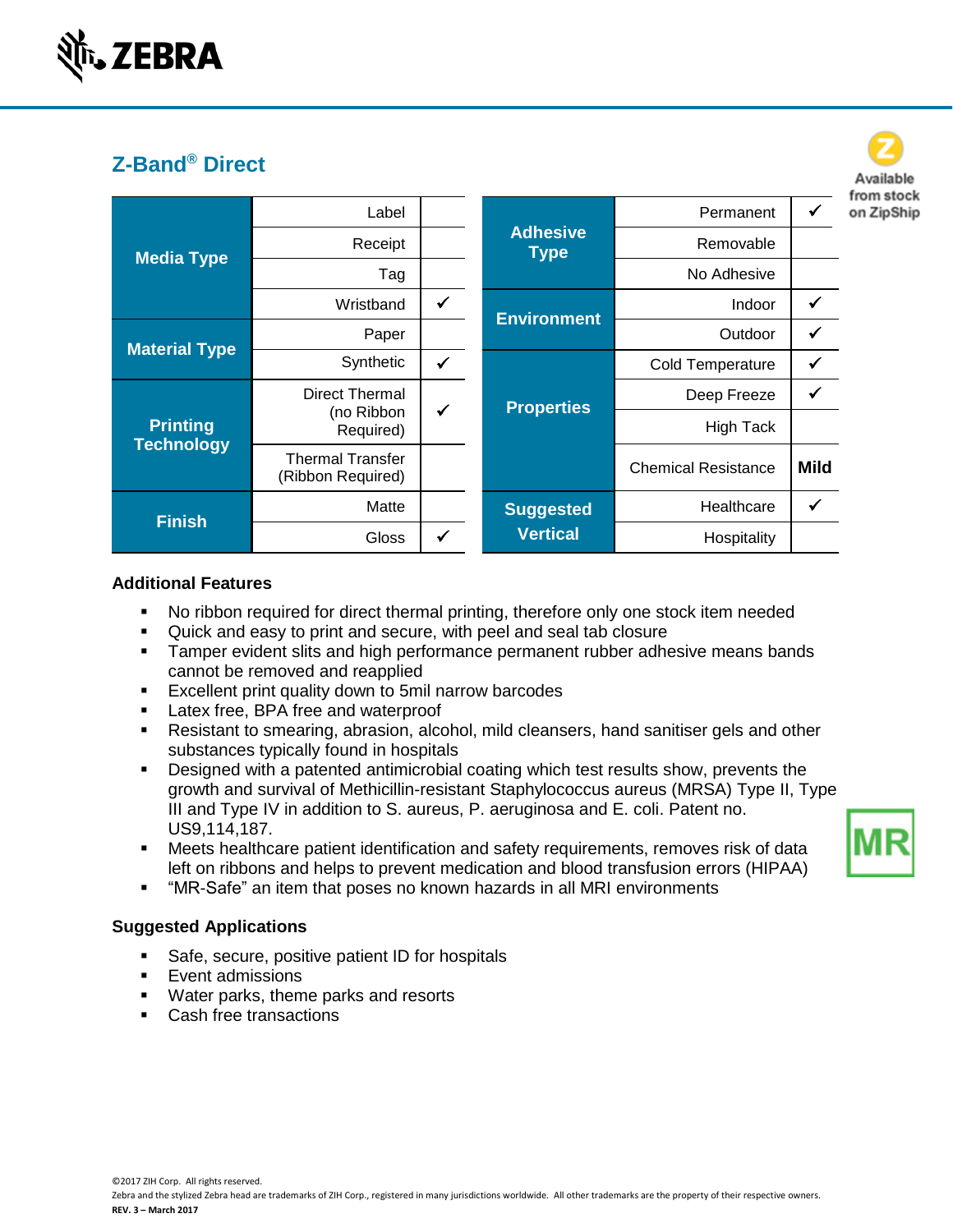

# **Technical Specifications**

|                     | <b>Description</b>                       | <b>Caliper</b>          |
|---------------------|------------------------------------------|-------------------------|
| <b>Facestock</b>    | Gloss thermal imaging polypropylene      | 152.4 microns $\pm$ 10% |
| <b>Adhesive Tab</b> | Permanent rubber adhesive on kraft liner | 90 microns $\pm$ 10%    |

| HC100, desktop, mid-range and high<br>performance thermal printers capable of<br>handling 25mm wide media                                                                                                           |
|---------------------------------------------------------------------------------------------------------------------------------------------------------------------------------------------------------------------|
| $10^{\circ}$ C                                                                                                                                                                                                      |
| $-40^{\circ}$ C to 60 $^{\circ}$ C                                                                                                                                                                                  |
| 6 months duration when stored at 22°at<br>50% RH                                                                                                                                                                    |
| Indoor use and outdoor use, short term only<br>Please test in application                                                                                                                                           |
| ZPL Printers; Darkness: 22 Print Speed:<br>50mm/sec (2ips)<br>EPL Printers; Darkness: 13 Print Speed:<br>50mm/sec (2ips)<br>Printer settings automatically programmed<br>in Zebra HC100 printer at 102mm/sec (2ips) |
|                                                                                                                                                                                                                     |

|    | <b>Weak</b>  |                                           |                                                         |      | <b>Moderate</b><br><b>Harsh</b>                                          |                          |                                                             |                                               |             | <b>Extreme</b>                      |            |          |        |                                                      |                    |   |                                                                           |
|----|--------------|-------------------------------------------|---------------------------------------------------------|------|--------------------------------------------------------------------------|--------------------------|-------------------------------------------------------------|-----------------------------------------------|-------------|-------------------------------------|------------|----------|--------|------------------------------------------------------|--------------------|---|---------------------------------------------------------------------------|
|    | <b>Blood</b> | 고<br>–<br>–<br>_<br>ц.<br><u> ල</u><br>Ŏ. | $\sim$<br>$\overline{\mathsf{e}}$<br>ັດວ<br>土<br>൯<br>Ø | ater | $\sim$<br>Ф<br>$\bar{\sigma}$<br>ត<br>$\mathbf{\underline{\omega}}$<br>⋰ | ਠ<br>—<br>$\overline{8}$ | $\sigma$<br>≔<br>_<br>$\circ$<br>–<br>–<br>–<br>-<br>=<br>− | _<br>৳<br>ര്<br>യ<br>$\bar{\bar{\mathsf{m}}}$ | ◅<br>ല<br>_ | $\underline{\omega}$<br>asolir<br>Э | rease<br>ෆ | $=$<br>Ō | cetone | eflo<br>$\alpha$<br>$\underline{\underline{\alpha}}$ | $\bf{Y}$<br>щ<br>_ | ш | $\omega$<br>$\overline{\phantom{a}}$<br>$\sim$<br>$\overline{\mathsf{D}}$ |
| DT |              |                                           |                                                         |      |                                                                          | -4                       |                                                             |                                               |             |                                     |            |          |        |                                                      |                    |   |                                                                           |

## **Expected Chemical Resistance**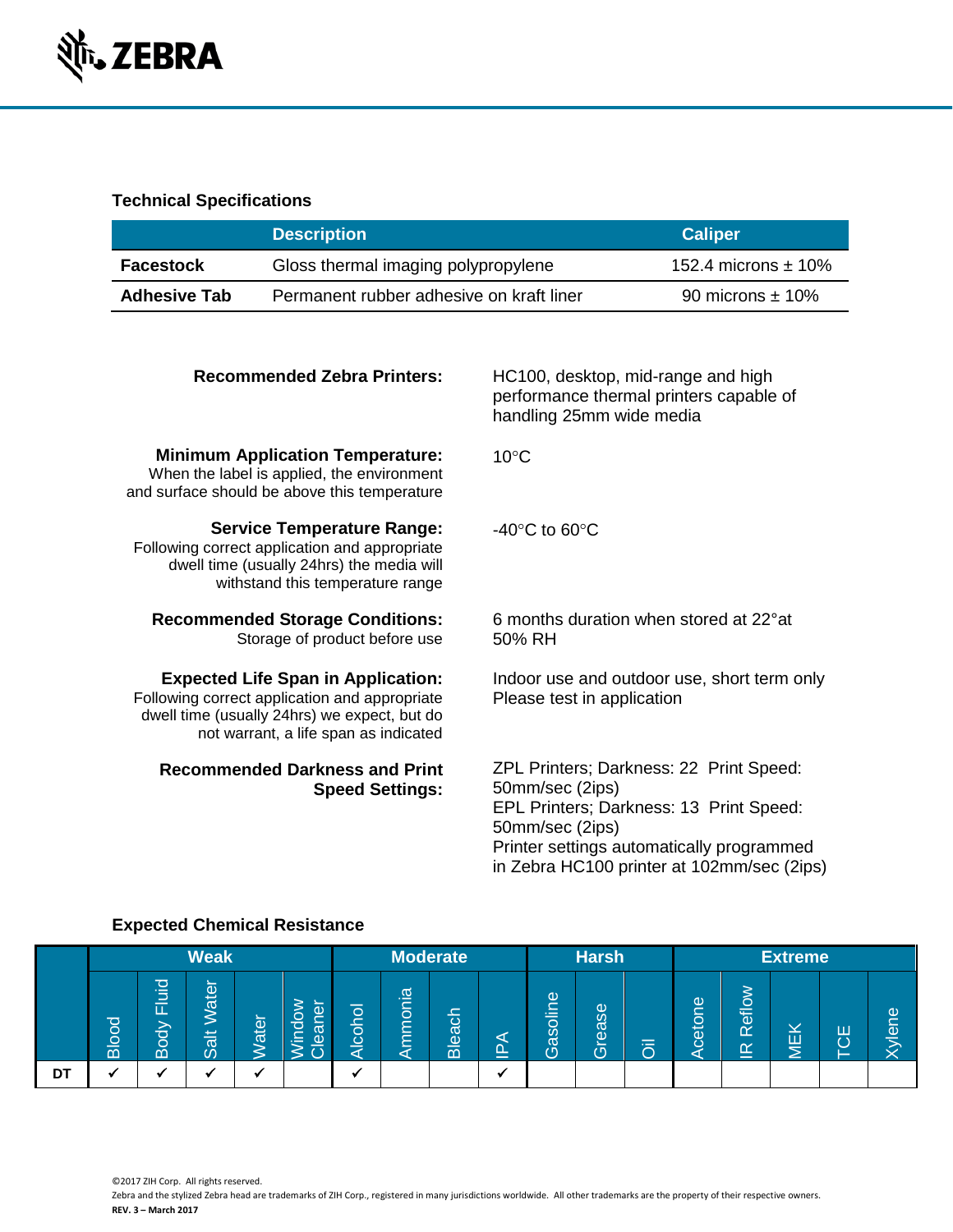

"✓" indicates acceptable chemical resistance

## **Z-Band Direct Performance and Durability**

The image durability of a 5 mil narrow-bar 16 digit Code 128 barcode printed on a Zebra wristband at Zebra's recommended darkness and speed settings was measured by scanning with an MS 1690 Focus Area Imaging Bar Code Scanner after exposure to solvents, abrasion and water. For each test performed, a "Pass" or "Fail" was noted.

Pass= Immediate scan of barcode without repeated attempts

Fail= Failure of barcode to scan or required repeated attempts to scan

| <b>Test</b>             | <b>Outcome</b>                                                      |  |  |  |  |  |  |
|-------------------------|---------------------------------------------------------------------|--|--|--|--|--|--|
| <b>Abrasion Test</b>    | Pass: Exceeds 1000x with a dry crocking cloth                       |  |  |  |  |  |  |
| Water                   | Pass: Withstands total immersion in 40°C water for up to 6<br>hours |  |  |  |  |  |  |
| 91% IPA                 | Pass: Withstands 50x rubs with soaked cotton applicator             |  |  |  |  |  |  |
| 70% IPA                 | Pass: Withstands 50x rubs with soaked cotton applicator             |  |  |  |  |  |  |
| <b>Betadine</b>         | Pass: Withstands 100x rubs with soaked cotton applicator            |  |  |  |  |  |  |
| <b>Purell</b>           | Pass: Withstands 50x rubs with soaked cotton applicator             |  |  |  |  |  |  |
| <b>Tensile strength</b> | Pass: Withstands up to 45 pounds of force                           |  |  |  |  |  |  |

For details of durability testing and information regarding Zebra's patent-pending anti-microbial feature, please visit www.zebra.com or contact your Supplies Specialist Representative.

## **Z-Band Skin Irritation Testing**

Independent laboratory test for skin irritability were conducted by Toxicant Corporation, 15 Wiggins Ave. Bedford, MA 01730, USA.

## Test method

The test articles received a topical 4-hour application of the USP 0.9% Sodium Chloride for Injection (Nalco) and Cottonseed Oil (CSO) extracts of the Z-Band materials. After 72 hours, there were no signs of erythema or edema.

Z-Band wristbands were tested to FDA 21CFR, Part 58, referencing:

- ISO 10993-10, 2002, Biological Evaluation of Medical Devices—Part 10: Tests for Irritation and Delayed-Type Hypersensitivity
- ISO 10993-12, 2002, Biological Evaluation of Medical Devices—Part 12: Sample Preparation and Reference Materials
- **EXED/IEC 17025, 2005, General Requirements for the Competence of Testing and** Calibration Laboratories